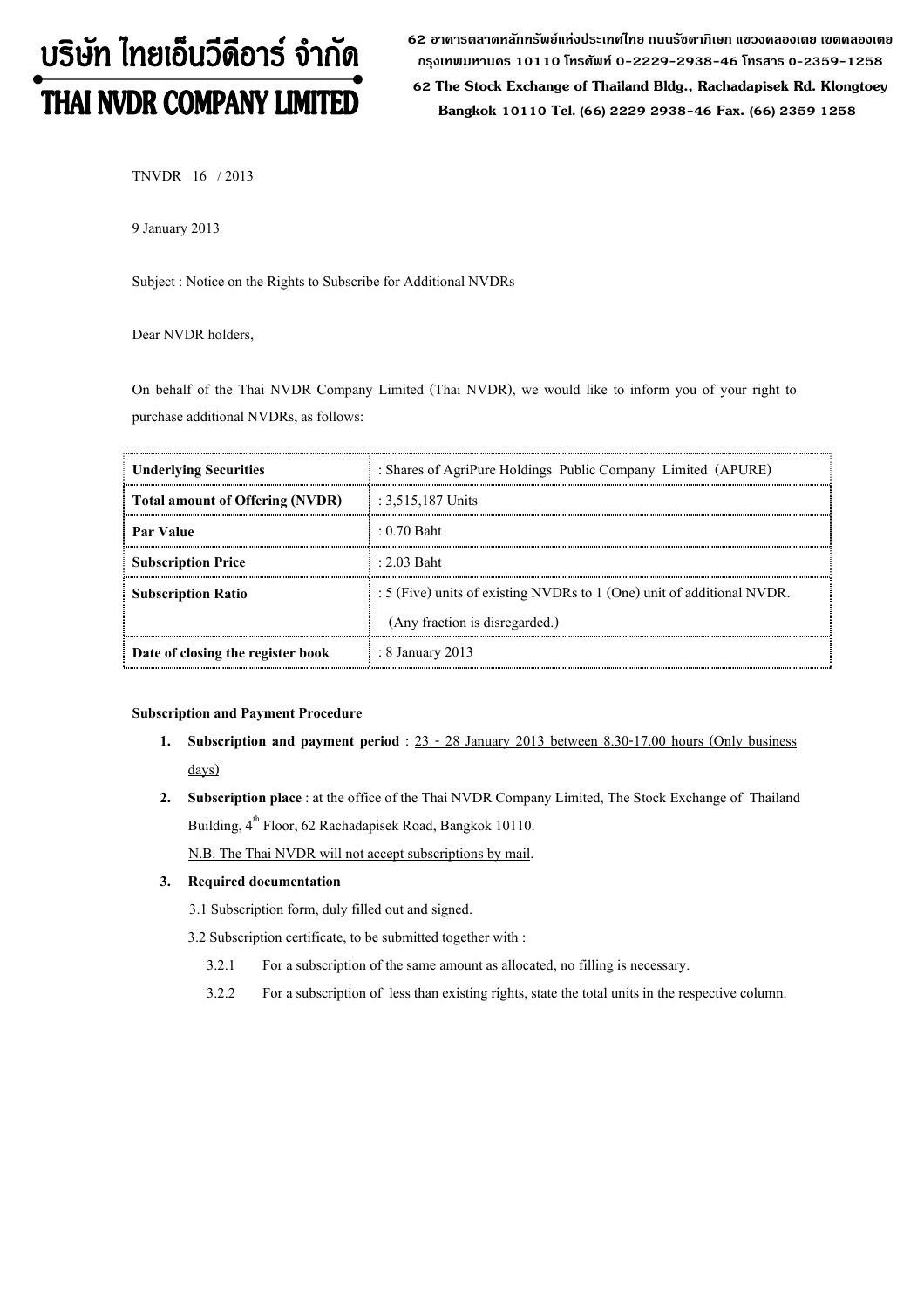#### 4. Payment

Subscription for full entitlement or less than the entitlement, please make payment by one check or one cashier check which is collectable through clearing house in Bangkok. The check or cashier check shall be dated from 23 - 28 January 2013. Indicate the subscription date and make it payable to "AgriPure Holdings Public Company Limited For Share Subscription"

5. If NVDR holders fail to exercise their rights or make a payment within the allotted time schedule, or the check or cashier check is not honored, it shall be deemed that such NVDR holders do not wish to exercise their subscription rights. Thai NVDR shall thus regard the subscription as being void.

Should you need any further information, please do not hesitate to contact Thai NVDR Company Limited at 02-229-2800 Ext. 2938-46.

Sincerely yours,

Thai NVDR Company Limited

Pidaya Clarchaya

(Pichaya Chomchaiya) Head Depository Department The Stock Exchange of Thailand

Enclosure : 1. Subscription Form for NVDR Right Issues 2. Subscription Certificate